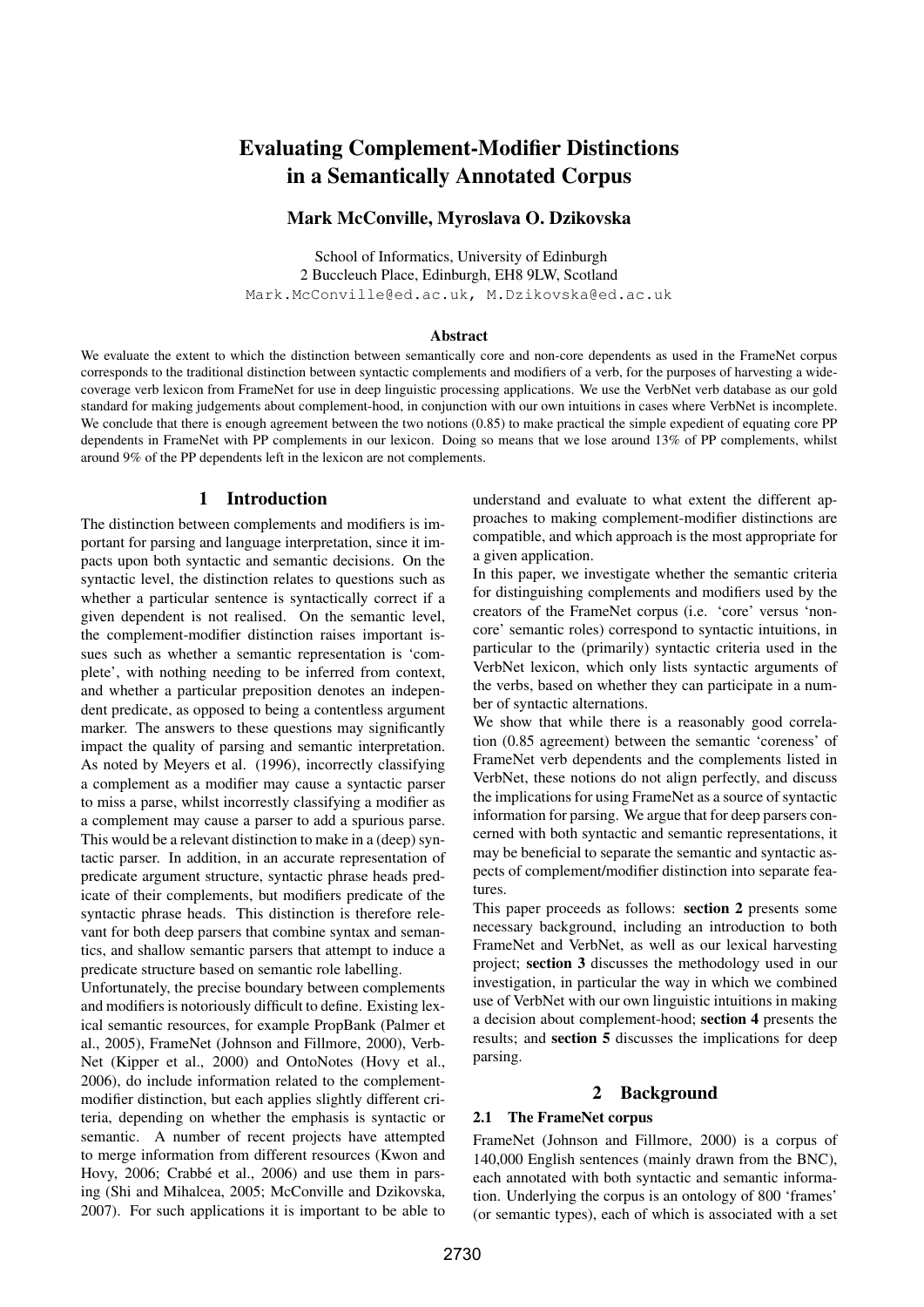of 'frame elements' (or semantic roles). Take for example the following sentence from the corpus:

(1) Overshadowed by Grigorovich, Kokonin nonetheless apparently eclipsed him in power in recent months.

In this example, the verb *eclipse* is associated with the Surpassing frame, which denotes situations where one entity is conceptualised as being superior to another in some way. This frame includes the following frame elements, among others:

- Attribute a property that invokes a scale (e.g. 'power', 'wealth')
- Item the entity located closest to the end of the scale (i.e. the 'surpassor')
- Standard the entity located farthest from the end of the scale (i.e. 'the surpassed')
- $\bullet$  Time the time when the Item is higher on the scale

Other verbs which are listed in the FrameNet ontology as 'evoking' the Surpassing frame include *surpass*, *better*, *outdo* and *outshine*.

The FrameNet annotation process then runs as follows, assuming the example sentence in  $(1)$ :

- 1. identify a target word for the annotation, for example the main verb *eclipsed*
- 2. identify the semantic frame which is evoked by the target word in the sentence - in this case the relevant frame is Surpassing
- 3. identify the sentential constituents which realise each frame element associated with the frame, i.e. *Overshadowed by Grigorovich*,  $[Kokonin]_{T \uparrow \text{em}}$ *nonetheless apparently eclipsed* [him]<sub>Standard</sub> [in  $power]$ <sub>Attribute</sub> [*in recent months*] $_{Time}$ .

Finally, some basic syntactic information about the target word and the constituents realising the various frame elements is also added:

- the part-of-speech of the target word (i.e.  $V$ , N, A or PREP)
- the syntactic category of each constituent realising a frame element (e.g. NP, PP, VPto, Sfin)
- the syntactic role, with respect to the target word, of each constituent realising a frame element (for example Ext (subject),  $Ob \uparrow$  (object) or Dep (other dependent))

Thus, each sentence in the corpus can be seen to be annotated on at least three independent 'layers', as exemplified in Figure 1. The FrameNet corpus has proved to be a useful linguistic resource for a number of computational linguistics applications, for example semantic role labelling (Gildea and Jurafsky, 2002), information extraction (Surdeanu et al., 2003), and question answering (Kaisser and Webber, 2007).

#### 2.2 Harvesting a verb lexicon from FrameNet

McConville and Dzikovska (2007) present a procedure for harvesting a wide-coverage verb lexicon, for use with a deep semantic parser, from the FrameNet corpus. The technique used was to read off lexical entries from annotated sentences, and subsequently filter out spurious subcategorisation frames. We took each sentence which had been annotated with respect to some target verb and converted it into a lexical entry whose subcategorisation frame contained the various annotated syntacto-semantic dependents. For example, the annotated sentence from Figure 1 was converted into the verb entry in Figure  $2<sup>1</sup>$ 

This simple approach to deriving a verb lexicon gave rise to a number of spurious subcategorisation frames, involving non-canonical verbal constructions and alternations (e.g. passives, imperatives, middles), which we then had to filter out. After the filtering process, the harvested lexicon had been reduced in size from 30,000 distinct verb/subcategorisation frame pairs to just 9,000. These were distributed across 2,600 verb senses, giving a ratio of 3.4 subcategorisation frames per verb sense. The process of filtering out spurious subcategorisation frames added value to the original FrameNet verb lexicon, making it more suitable for hooking up to a deep parser where non-canonical constructions are generally handled in the rule component (e.g. using lexical rules).

One of the main issues we encountered in filtering the FrameNet verb lexicon involved distinguishing between those Dep dependents which are true complements of the verb and those which are generic modifiers, and filtering out the latter. To return to the example sentence in (1), the prepositional phrase *in power* is a complement of the target verb *eclipse*, since:

- although it is optional, it defines an argument specific to this class of verb, hence its existence cannot be predicted from more general principles of grammar
- the preposition *in* is the only preposition which can be used to introduce the Attribute role of the verb *eclipse*

On the other hand, the prepositional phrase *in recent months* is a modifier of the target verb, since:

- it can be used with much the same meaning with almost all classes of verb, hence its existence (and optionality) can be predicted from more general principles of grammar
- the preposition *in* is *not* the only preposition which can be used to introduce the Time role — *Kokonin eclipsed Grigorovich* {*at the weekend, over three years, after a few days, on Saturday, . . .* }

Thus, these two prepositional phrases need to be treated differently in parsing and construction of logical forms, as discussed in the introduction. In particular, we need to make sure that lexical subcategorisation frames in our harvested

 $1$ Note that the most recent version of the FrameNet corpus includes these automatically-generated subcategorisation frames in lexical unit files.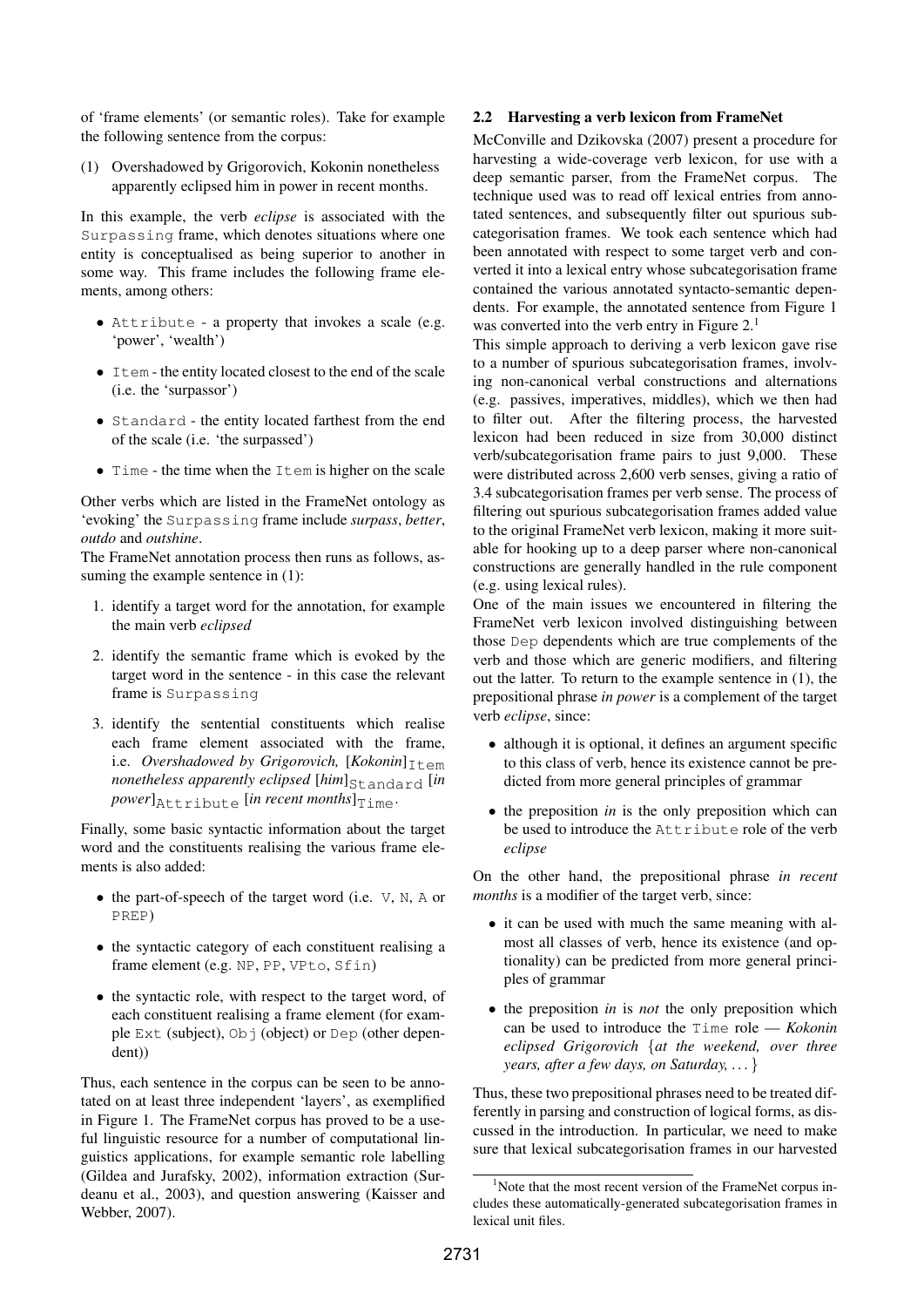|                    | Kokonin | apparently | eclipsed   | him      | <i>in power</i> | <i>in recent months</i> |
|--------------------|---------|------------|------------|----------|-----------------|-------------------------|
| target             |         |            | Surpassing |          |                 |                         |
| frame element      | Item    |            |            | Standard | Attribute       | Time                    |
| syntactic category | ΝP      |            |            | ΝP       | PP              | PP                      |
| syntactic role     | Ext     |            |            | Ob i     | Dep             | Dep                     |

Figure 1: A FrameNet annotated sentence

| ORTH          | $\langle$ eclipse $\rangle$                  |           |                          |                  |                          |                   |                                              |           |  |
|---------------|----------------------------------------------|-----------|--------------------------|------------------|--------------------------|-------------------|----------------------------------------------|-----------|--|
| <b>SYNCAT</b> |                                              |           |                          |                  |                          |                   |                                              |           |  |
|               | SEMTYPE Surpassing                           |           |                          |                  |                          |                   |                                              |           |  |
| ARGS          | SYNROLE Ext<br><b>SYNCAT</b><br>SEMROLE Item | <b>NP</b> | SYNROLE Obj<br>SYNCAT NP | SEMROLE Standard | SYNROLE Dep<br>SYNCAT PP | SEMROLE Attribute | SYNROLE Dep<br><i>SYNCAT</i><br>SEMROLE Time | <b>PP</b> |  |

Figure 2: A harvested verb entry

verb lexicon contain only those dependents which are subjects or complements, with modifiers filtered out. In order to do this simply and straightforwardly, we availed

ourselves of one of the features built in to the FrameNet ontology — the 'coreness' feature on frame elements. In the ontology, the frame elements associated with each

frame have been partitioned into two main groups, Core and non-Core, a distinction which (according to the annotation guidelines) is meant to cover the 'semantic spirit' of the distinction between complements and modifiers. Thus, for example, obligatory complements are always Core, as are:

- those which, when omitted, receive a definite interpretation, e.g. the Goal argument of the verb *arrive* (cf. *John arrived*)
- those whose semantics cannot be predicted from their form, e.g. the Intermediary argument of the verb *relies* as in *John relies* [*on Mary*] — the preposition *on* does not encode the Intermediary role with any other class of verbs outwith the Reliance frame

Non-Core frame elements are themselves partitioned into two classes:

- **Peripheral** frame elements which do not introduce additional or distinct events from the main reported event, i.e. Time, Manner, Place, Degree, etc.
- **Extra-thematic** situate an event against a backdrop of another state-of-affairs, i.e. Frequency, Containing event, Beneficiary, etc.

To go back to the example sentence in Figure 1 involving the verb *eclipse* from the Surpassing frame, the FrameNet ontology classes the Item, Standard and Attribute roles as Core, and the Time role as Peripheral. This appears to correspond exactly with linguistic intuitions about which dependents are complements and which are modifiers of the verb. For this reason, when it came to filtering out spurious subcategorisation frames from the verb lexicon we had harvested from the FrameNet corpus, we decided on the simple expedient of deleting all and only those Dep dependents which evoke a non-Core frame element. This process resulted in the elimination of many spurious subcategorisation frames the number of verb/subcategorisation frame pairs in the harvested lexicon was cut by 45%, from 16,000 down to 9,000. However, it was clear from the start that the correlation between the semantic 'coreness' and syntactic complementhood is far from perfect. For instance, it was not difficult to find examples where syntactic complements evoked semantically non-Core frame elements. A number of constituents in the FrameNet corpus have been marked as direct objects, despite invoking non-Core frame elements, as in:

### (2)  $[John]_{\text{Agent}}$  *ripped*  $[the top]_{\text{Subregion}}$  [*from his packet of cigarettes*]<sub>Patient</sub>

In this instance, the verb *rip* has been assigned by the annotators to the frame Damaging, where the Subregion frame element is marked as being Peripheral, based on examples like *John ripped his trousers [below the knee]*. In this particular case, the problem was probably caused by annotators not being careful enough when assigning verbs with different subcategorisation alternations to frames it would have been better to have assigned the verb *rip* as used in (2) to the Removing frame, where the direct object invokes a Core frame element (i.e. Theme). Thus, the decision to retain all senses of the verb *rip* within the same frame has led to a situation where semantic and syntactic coreness have become dislocated.

The aim of the project reported here was to investigate the extent to which this kind of problem impacts upon the effectiveness of the expedient we chose to distinguish complements from modifiers in the verb lexicon we harvested from the FrameNet corpus. In other words, we wanted to ascertain to what extent the 'coreness' feature on frame elements in the FrameNet ontology corresponds with linguis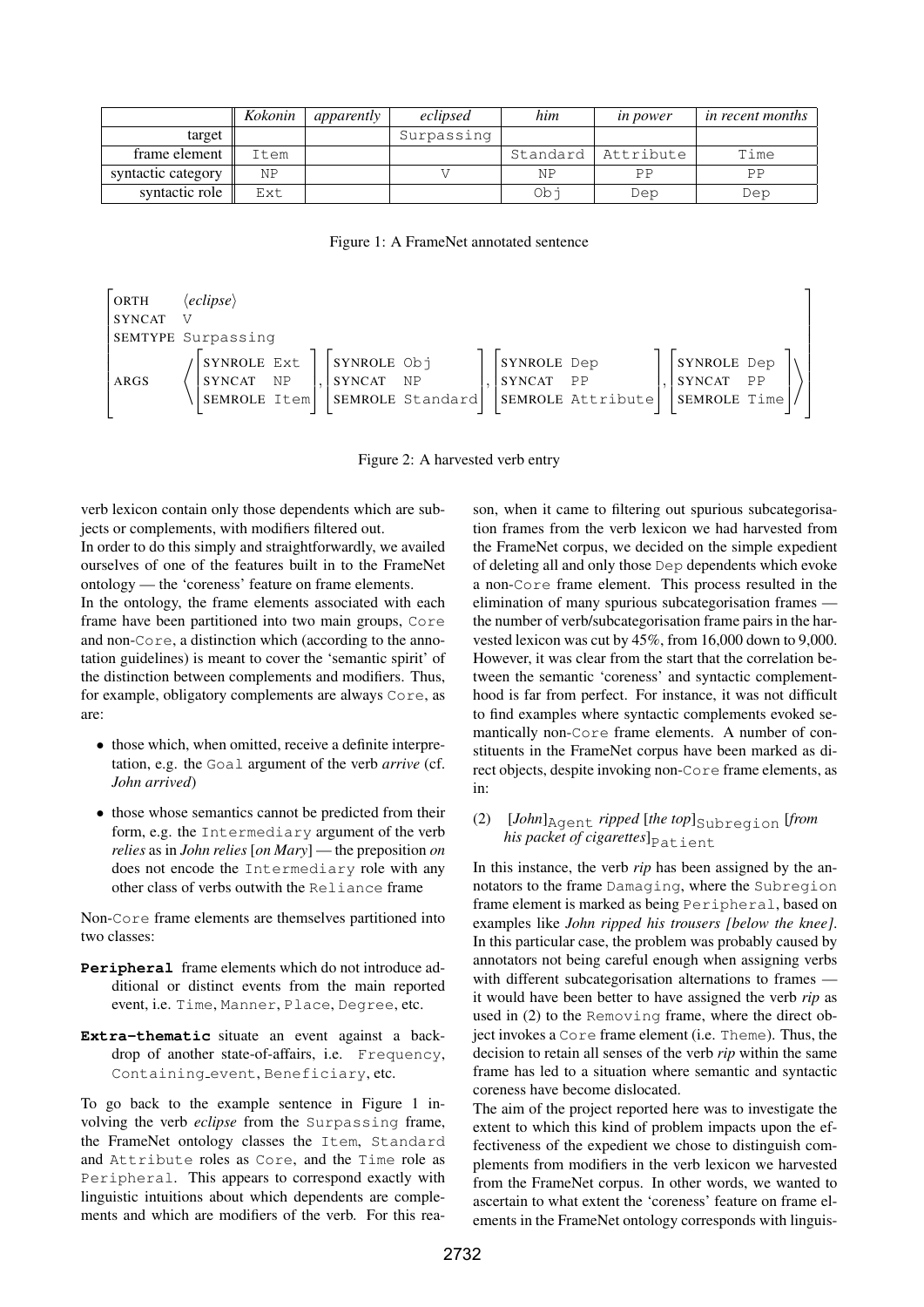tic intuitions as to which dependents are complements and which are modifiers.

#### 2.3 The VerbNet verb lexicon

Unfortunately, judgments on which verb dependents are complements and which are adjuncts are notoriously difficult to make consistently. Although there are many cases which are clearly complements and many which are clearly modifiers, there are a large number of borderline cases where it is hard to make any kind of definite decision either way. As noted by the creators of the Penn TreeBank (Marcus et al., 1994): "After many attempts to find a reliable test to distinguish between arguments and adjuncts, we have abandoned structurally marking this difference". The situation is muddied still further by the fact that certain of the suggested criteria found in the literature are plagued by issues of gradient grammaticality. For example, Meyers et al. (1996) states that pseudo-passivisation (e.g. *John is relied on by many people*) is a property of complement PPs but not modifier ones. However, Tseng (2006) points out that there is a continuum of acceptability for pseudopassives, and many PPs which are clearly modifiers can be be pseudo-passivised, e.g. *David always takes that seat in the corner because he hates being sat next to*.

In order to help us in deciding whether a given verb dependent is really a complement, we decided to make use of the VerbNet verb lexicon (Kipper et al., 2000) as a syntactic gold standard.

VerbNet is a lexicon of around 5,000 English verb senses, partitioned into 237 top-level classes. Each verb class specifies, among other things, a set of associated subcategorisation frames listing the arguments (i.e. subjects and complements) that are appropriate for all the verbs in the class. Take for example the VerbNet class exceed-90, which is the nearest equivalent to the Surpassing frame in FrameNet. This class encompasses verbs like *surpass*, *top* and *outstrip*, and specifies the following two subcategorisation frames:<sup>2</sup>

- NP:Theme1 V NP:Theme2
- NP:Theme1 V NP:Theme2 P NP:Attrib

In order to use VerbNet as our gold standard for making distinctions between complements and modifiers, we assumed that verb dependents which are listed in the relevant class are definitely complements. However, we were unable to assume straightforwardly that any verb dependents which are *not* so listed are modifiers, since VerbNet is an incomplete resource, not being strictly corpus-based. We thus report two sets of results: those where we assume that VerbNet is a literal gold standard (i.e. pretend that it is complete), and those where we allow ourselves to make use of other criteria in deciding whether a dependent which is not listed in VerbNet is a complement or modifier.

In addition to VerbNet, we considered ComLex (Grishman et al., 1994) and PropBank as possible sources of syntactic information. We decided that ComLex unsuitable because it is a purely syntactic resource and does not specify semantic roles for the complements listed in its subcategorisation frames, thus making it impossible to decide in many cases whether a given FrameNet dependent is listed ot not. In addition, the PropBank proved to be of little use, since, as pointed out in Palmer et al. (2005), 'We make no attempt to adhere to any linguistic distinction between arguments and adjuncts'.

## 3 Methodology

We took the lexicon we had harvested from the FrameNet corpus<sup>3</sup>, and extracted all and only those entries (incorporating an orthographic base form, a semantic type, and a subcategorisation frame) which specify at least one PP dependent. Along with the information about annotated dependents, each entry was also associated with the corpus sentence which it had been harvested from.

A total of 17,000 verb entries were extracted in this way. The next step was to select a random sample of these for manual checking. Unfortunately, this proved to be somewhat more problematic than just picking a random subset. The FrameNet project's approach to annotation has proceeded on a 'frame-by-frame' basis rather than focusing on fully annotating running text, meaning that each frame in turn is fully annotated with respect to its lexical units, before moving on to the next identified frame. As a result, some frames contain many more lexical units than others, and thus are associated with many more annotated instances. Thus, of the 261 FrameNet frames implicated in our set of extracted verb entries, the most common 10% account for 65% of the total number of entries. In particular, just the one frame (Self motion) accounts for a quarter of all the extracted entries.

We attempted to counteract this bias by limiting each frame to a maximum of *two* entries, and moreover restricting each verb in a frame to a maximum of *one* entry. We were thus left with 593 verb entries in our sample, involving a total of 432 subcategorised Core PP dependents and 204 non-Core ones.

The annotation task involved going through each PP dependent in turn and deciding whether or not VerbNet classifies it as a complement of the target verb. The relevant decision tree runs as follows:

1. If the verb is listed in VerbNet with the appropriate sense:

- if the VerbNet class lists the relevant subcategorisation frame, including the PP dependent in question, then mark the dependent as a 'complement'
- if the VerbNet entry *does not* list the relevant subcategorisation frame, including the PP dependent in question:
	- if you think that a more complete VerbNet entry for the relevant verb would list the relevant subcategorisation frame, including the PP dependent

<sup>2</sup>VerbNet subcategorisation frames are best thought of as flattened representations of LTAG elementary trees.

<sup>&</sup>lt;sup>3</sup>More precisely, the lexicon after having removed all spurious frames involving non-canonical constructions like passives and imperatives, but retaining *all* dependents, whether Core or non-Core.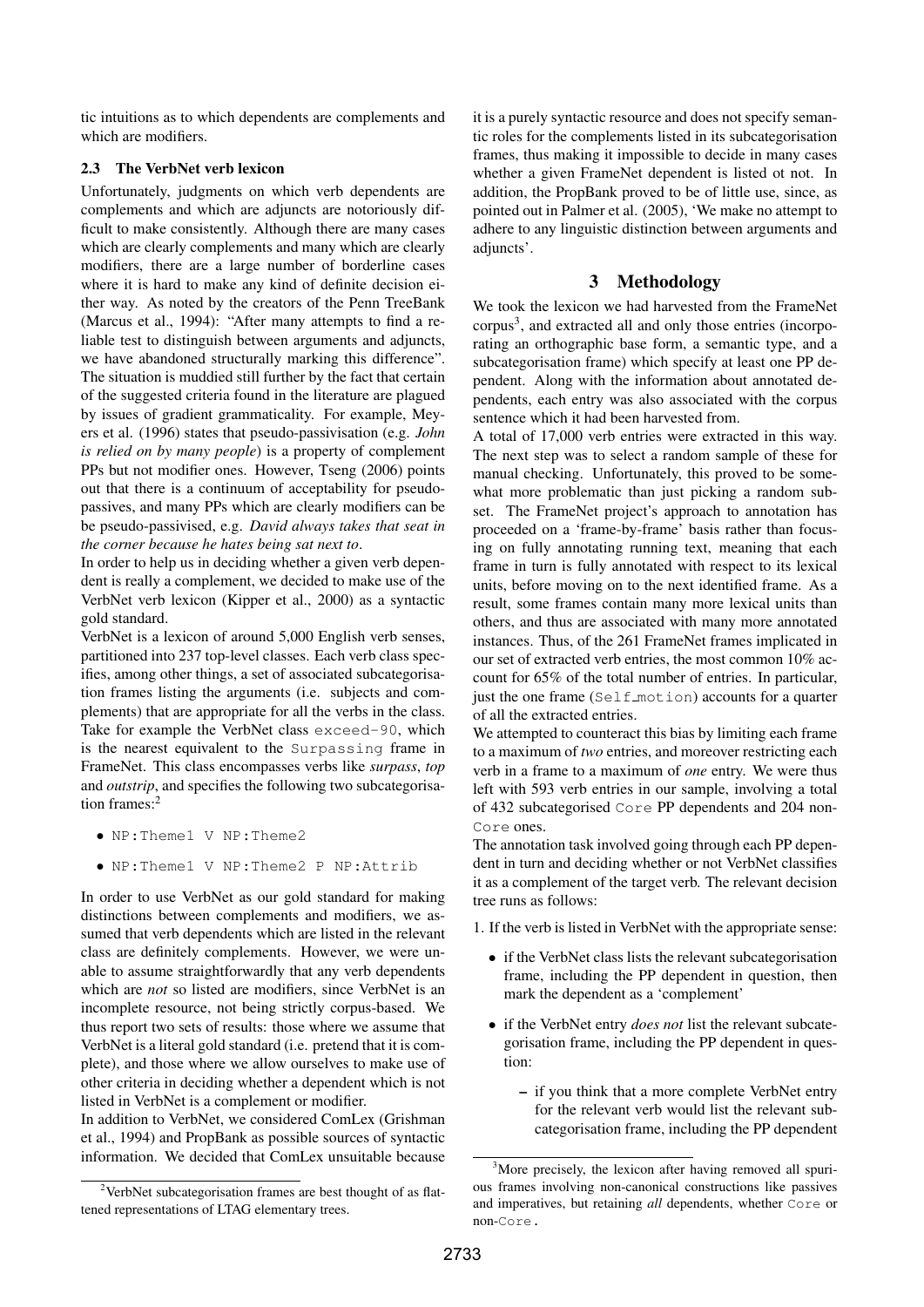in question, then mark the dependent as a 'complement'

– if not, then mark the dependent as a 'noncomplement'

2. If the verb is *not* listed in VerbNet with the appropriate sense:

- if you think that a more complete VerbNet which *did* contain an entry for the relevant verb would list the appropriate subcategorisation frame, including the PP dependent in question, then mark the dependent as a 'complement'
- if not, then mark the dependent as a 'non-complement'

Thus, we first of all determined whether the relevant sense of the target verb was included in VerbNet. If so, and if a matching subcategorisation frame including the dependent as a complement was listed, then it was deemed to be a complement PP.

In cases where either the relevant sense does not exist in VerbNet, or where the relevant verb sense does exist but a matching subcategorisation frame is not listed, things become a little more complicated, due to the incomplete nature of VerbNet as a resource.

Take for example, the example sentence in Figure 2. Although the verb *eclipse* does not appear in VerbNet, the synonymous verb *surpass* does (cf. *John surpassed/eclipsed Mary in raw talent*). By close inspection of the subcategorisation frames listed in the VerbNet class in which *surpass* appears (i.e. exceed-90), we judge that the Attribute dependent of the verb *eclipse* in Figure 2 is a VerbNet complement — the class contains the subcategorisation frame NP: Theme1 V NP: Theme2 P NP:Attrib, where Theme1, Theme2 and Attrib match Item, Standard and Attribute respectively.

In cases where the relevant verb sense *does* appear in Verb-Net, but there is no matching subcategorisation frame including the PP in question we applied our own linguistic intuitions (using standardly assumed criteria for distinguishing complements from modifiers) to judge whether a more complete version of VerbNet *should* list the PP dependent as a complement.

## 4 Results

One quarter of the verb entries in our sample were annotated by both authors, in order to test for inter-annotator agreement. The results were as follows:

- Is the appropriate sense of the target verb listed in VerbNet? Agreement: 0.95, kappa: 0.90
- Assuming both annotators agree that the target verb appears in VerbNet, is the PP dependent listed as a complement? Agreement: 0.97, kappa: 0.93
- Assuming that both annotators agree that the target verb appears in VerbNet but the PP dependent is not listed, is it a complement of the target verb? Agreement: 0.80, kappa: 0.60

• Assuming that both annotators agree that the target verb is *not* listed in VerbNet, is the PP dependent a complement of the verb? Agreement: 0.94, kappa: 0.87

The results of our investigation into the relation between coreness and compement-hood are presented in Table 1. The three 'experiments' listed are as follows:

- Experiment 1 only takes into account the 433 dependents whose verb senses were adjudged to be listed in VerbNet, ignoring annotator judgements about whether an unlisted PP dependent is a complement or not (i.e. it assumes that VerbNet is a complete resource for the verbs it lists)
- Experiment 2 also assumes the subset of 433 dependents whose verb senses were adjudged to be listed in VerbNet, but includes annotator judgements for unlisted PP dependents
- Experiment 3 includes results for all 634 PP dependents in the sample, including those whose target verbs do not appear in VerbNet

For each experiment, we present both the total assignments of dependents to classes (the columns represent FrameNet's Core versus non-Core distinction and the rows represent the judgements about syntactic complement-hood made by the annotators, in conjunction with VerbNet) as well as the interannotator agreement and Cohen's kappa scores. Note that agreement increases significantly when we take into account annotator judgement in cases where Verb-Net fails to list the relevant PP dependent. Note also that the amount of chance agreement depends on the relative proportion of Core and non-Core dependents annotated in the FrameNet corpus. It appears that the former have been annotated more completely, since over the corpus as a whole there are twice as many Core PPs listed than non-Core ones — we were able to find many PP modifiers which had been ignored by annotators.

In conclusion, it appears that around 13% of syntactic PP complements will be lost if we simply delete all non-Core dependents from our harvested lexicon, and 9% of the dependents retained will *not* be syntactic complements.

Finally, we manually examined all instances where a FrameNet Core PP dependent was judged *not* to be a complement of the relevant target verb. A significant proportion of these (around one third) appeared to involve some kind of bracketing mismatch between syntax and semantics, where the Core dependent annotated in FrameNet is *not* a syntactic dependent of the target verb. Take the following example:

(3) She looked away quickly, and unfastened [the waistband $|F_{\text{A} \text{S} \text{T} \text{ENER}}|$  [of her uniform skirt]CONTAINING OBJECT.

Here the target verb is *unfasten*. The FrameNet annotation recognises both *the waistband* and *of her uniform skirt* as distinct dependents of the verb. However, on the syntactic level it is the entire noun phrase *the waistband of her uniform skirt* which is a syntactic dependent of the verb (the direct object).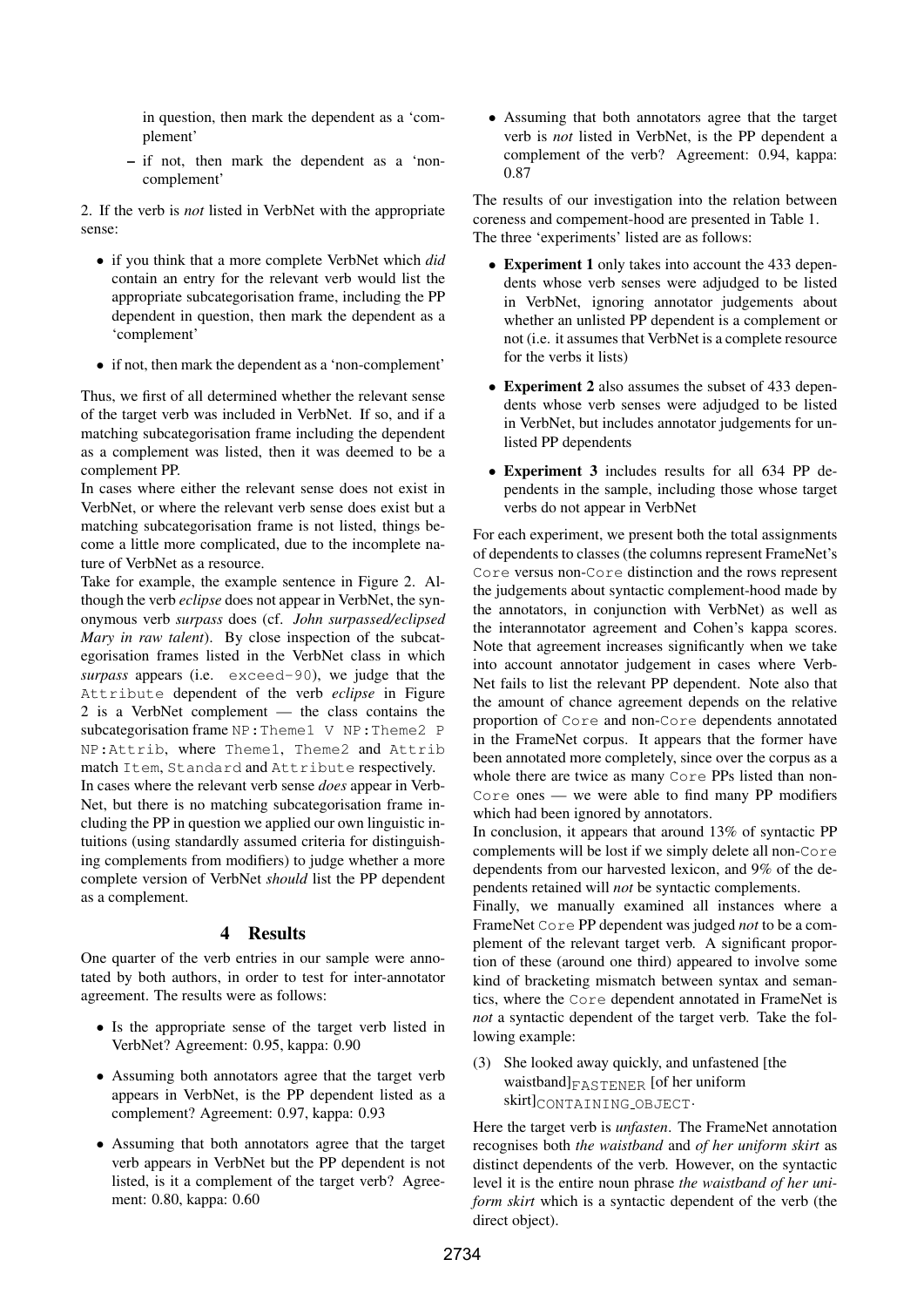|                 |      | Experiment 1 |      | Experiment 2 | Experiment 3 |          |  |
|-----------------|------|--------------|------|--------------|--------------|----------|--|
|                 | Core | non-Core     | Core | non-Core     | Core         | non-Core |  |
| complements     | 99   |              | 258  | 49           | 395          | 59       |  |
| non-complements | 82   | 115          | 23   | 103          | 37           | 145      |  |
| agreement       | 0.73 |              |      | 0.83         | 0.85         |          |  |
| kappa           |      | 0.65         |      | 0.75         | 0.65         |          |  |

Table 1: Results

## 5 Discussion

As can be seen from our analysis, while the distinction between Core and non-Core semantic roles in the FrameNet ontology is highly correlated with the kind of syntactic criteria for complement-hood used in verb lexicons like Verb-Net, the two do not align perfectly. In other words, there are a significant number of cases where either a non-Core semantic dependent is realised by a verbal complement or a Core semantic dependent is realised by a verbal modifier. Although many of these mismatches can be put down to either annotation errors (generally failing to assign a particular use of some verb to the optimal frame) or questionable annotation policy (e.g. annotating as semantic dependents phrases which are definitely not syntactic dependents of the target verb), there remain a large number of such mismatches which are simply a result of the incompatibility of semantic and syntactic notions of 'coreness'.

The fact that the complement-modifier distinction is so difficult to pin down has important implications for parsing and semantic interpretation. As pointed out in the introduction, a parser needs to have access to a complete, accurate list of what complements go with which verbs, if correct parses are not to be missed or spurious parses to be added. Consider the following contrasting examples:

- (4) (a) John relied on the map
	- (b) John fell on the table
	- (c) John slept on the table

The semantic representations corresponding to possible interpretations of those utterances are shown in Table 2. In (4a), 'rely' *requires* an *on*-PP complement (denoting the thing relied upon). In (4b), the *on*-PP is optional syntactically, and can be either a complement or an adjunct semantically, depending on whether it denotes the trajectory of the fall, or the location where John fell. In (4c), the *on*-PP is syntactically and semantically optional, and it is definitely not a complement, since the location of the event is in no way unique to the *sleep* predicate. Unless the parser has access to this kind of information, then it will not be able to judge, for example, that the second sentence has two distinct interpretations, whereas the other two only have one interpretation each.

In addition, note that there is an important contrast between the *on*-PP complements of *rely* and *fall*. In the former, the preposition *on* does not contribute any meaning to the sentence, other than to make clear what role its NP complement plays in the situation (i.e. it is basically a casemarker, cf. *John trusted the map*). The intrinsic meaning

| John.       | relied | on the map   |
|-------------|--------|--------------|
|             |        | complement   |
| Protagonist |        | Intermediary |
| John.       | fell   | on the table |
|             |        | complement   |
| Theme       |        | Goal         |
|             |        | modifier     |
| Theme       |        | Place        |
| John.       | slept  | on the table |
|             |        | modifier     |
| Sleeper     |        | Place        |

Table 2: Possible semantic representations using FrameNet roles for utterances in example (4), and their relation to the complement/modifier distinction

of the preposition *on*, involving some object being in contact with the top horizontal surface of some other object, plays no role in the predicate argument structure of this sentence, which can best be represented as something like *rely on(John,map)*. Furthermore, *on* is the only preposition which can be used here to encode the relevant semantic role (apart from its stylistic variant *upon*).

In the second sentence, on the other hand, the preposition *does* contribute its intrinsic meaning to the predicate argument structure — as the place where the trajectory of the fall ends. Thus, the predicate argument structure of this sentence is more like *fall(John,to(on(table)))*, with the inference that, at the culmination of the event of falling, John is in fact 'on the table'. Also, a number of other prepositions can be used here to realise the relevant semantic role, e.g. *off*, *under*, *over*, *through*, etc.

The contrast between argument-marker and predicative uses of prepositions is important both for applications connecting language to reasoning, and for applications using shallow semantic representations. For example, Kaisser and Webber (2007) describe the use of FrameNet in question answering where questions are paraphrased using verbs in the same frame. If we consider the paraphrases that apply in our cases, an appropriate paraphrase for (4a) would be *John trusted the map*, leaving out the preposition *on*, while an appropriate paraphrase for (4b) would be *John dropped on the table*, where the preposition is retained, since it is crucial for the meaning.

With this in mind, we decided to investigate how different parsers handle the distinction between predicative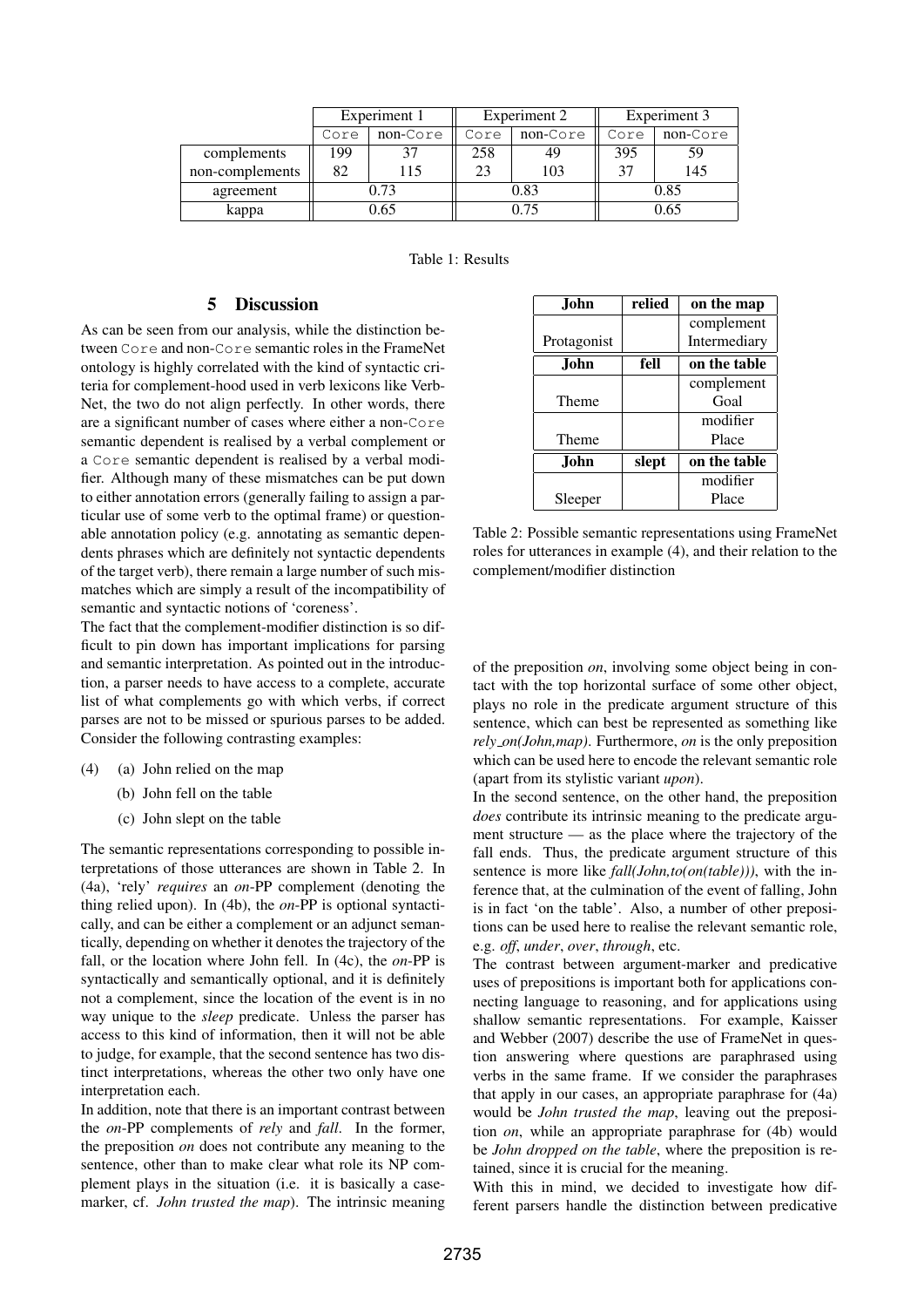and non-predicative uses of prepositions. We considered: (a) shallow semantic parsers that output FrameNet frames (Gildea and Jurafsky, 2002); (b) the LinGO English Resource Grammar (Copestake and Flickinger, 2000), a deep HPSG grammar that produces semantic representations using first-order logic,<sup>4</sup>; and (c) the TRIPS parser Allen et al. (2007), a unification based parser for dialogue systems. These systems represent several different ways of using logical forms: semantic parsers are used for question answering (Kaisser and Webber, 2007) and information retrieval (Surdeanu et al., 2003); the LinGO ERG has been used for translating spoken dialogue (Kay et al., 1994); and the TRIPS parser produces semantic representations that are easy to map into representations used by domain specific reasoners common in dialogue systems.

It turns out that these three parsers have all taken different approaches to the distinction between predicative and nonpredicative prepositions. Shallow semantic parsers output frame representations that identify frame element names, but not their specific meanings. So for (4a), they will identify *on the map* as a Intermediary, and in 4(b) treat *on the table* as Goal, leaving open the question whether it is *the table* alone, or the whole PP, that fills the appropriate slot. The LinGO ERG parser represents some prepositions as argument markers, but not always consistently, e.g. *on* in (4a) will be represented as a case marker, but *for* in *John left for Boston* will be represented as a regular preposition, as will *on* in (4b). In contrast, the TRIPS dialogue parser makes strictly semantic decisions, and marks all PPs where the preposition is not clearly an argument marker as complements (thus ensuring that the the preposition predicates are included in the logical form), but at the expense of being unable to rule out certain syntactically anomalous utterances, such as *\*John put it*.

These differences in approach are not surprising, given that the various syntactic and semantic criteria for identifying complements may not align, as we have shown in this paper, and therefore creating a lexicon that accurately identifies such distinctions is a difficult task. We are currently working on methods to better represent this distinction in our lexicon.

We propose that for parsing lexicons, especially for deep parsers, a possible solution is to replace a single distinction with several finer-grained features, addressing the key issues raised in the introduction: Is some dependent syntactically required to complete the utterance? Is some (optional) prepositional or adjectival phrase a possible dependent of a given verb? And does a particular preposition correspond to an independent predicate (regardless of whether the dependent can be classified as a complement)?

The method adopted by VerbNet of defining syntactic frames based on alternations is a good approach to defining syntactic complements. It also takes the first step towards identifying those prepositions that may contribute meaning towards the predicate vs. those which do not, by defining classes of equivalent prepositions (such as location and direction) which may appear in the same PP.

However, since VerbNet is incomplete, we are currently developing a corpus-based approach to answer these questions. We are particularly interested in the answer to the third question, whether a preposition in a given PP dependent is an argument marker, or contributes meaning to the logical form. This information is, to our knowledge, not coded in any existing resources. Adding it would provide essential information for building semantic representations, and therefore make such representations more usable in interpretation tasks.

#### 6 Conclusion

In this paper, we have attempted to evaluate the extent to which the distinction between semantically Core and non-Core dependents, as used in the FrameNet corpus, corresponds to the traditional distinction between syntactic complements and modifiers of a verb. We used the VerbNet verb database as our gold standard for making judgements about complement-hood, in conjunction with our own intuitions in cases where we considered VerbNet to be incomplete. We concluded that there is enough agreement between the two notions (0.85) to make practical the simple expedient of equating core PP dependents in FrameNet with PP complements in the wide-coverage verb lexicon we harvested from FrameNet. Doing so means that we lose around 13% of PP complements, whilst around 9% of the PP dependents left in the lexicon are not complements. We then discussed the implications of this result for deep parsing, suggesting that for parsers concerned with both syntactic and semantic representations, it may be beneficial to separate the semantic and syntactic aspects of complement/modifier distinction into separate features

#### Acknowledgements

The work reported here was supported by grants N000140510043 and N000140510048 from the Office of Naval Research.

#### 7 References

- James Allen, Myroslava Dzikovska, Mehdi Manshadi, and Mary Swift. 2007. Deep linguistic processing for spoken dialogue systems. In *Proceedings of the ACL'07 Workshop on Deep Linguistic processing*, pages 49–56.
- Ann Copestake and Dan Flickinger. 2000. An open source grammar development environment and broad-coverage English grammar using HPSG. In *Proceedings of the 2nd International Conference on Language Resources and Evaluation*, Athens, Greece.
- Benoit Crabbe, Myroslava O. Dzikovska, William de Beau- ´ mont, and Mary D. Swift. 2006. Increasing coverage of a domain independentdialogue lexicon with VerbNet. In *Proceedings of the Thurd International Workshop on Scalable Natural Language Understanding (ScaNaLU 2006)*, New York City.
- Daniel Gildea and Daniel Jurafsky. 2002. Automatic labeling of semantic roles. *Computational Linguistics*, 28(3):245–288.

<sup>4</sup>To be more precise, the LinGO ERG produces MRS representations that encode scope ambiguities. However, MRS representations resolve to fully instantiated logic formulas, which are our concern here